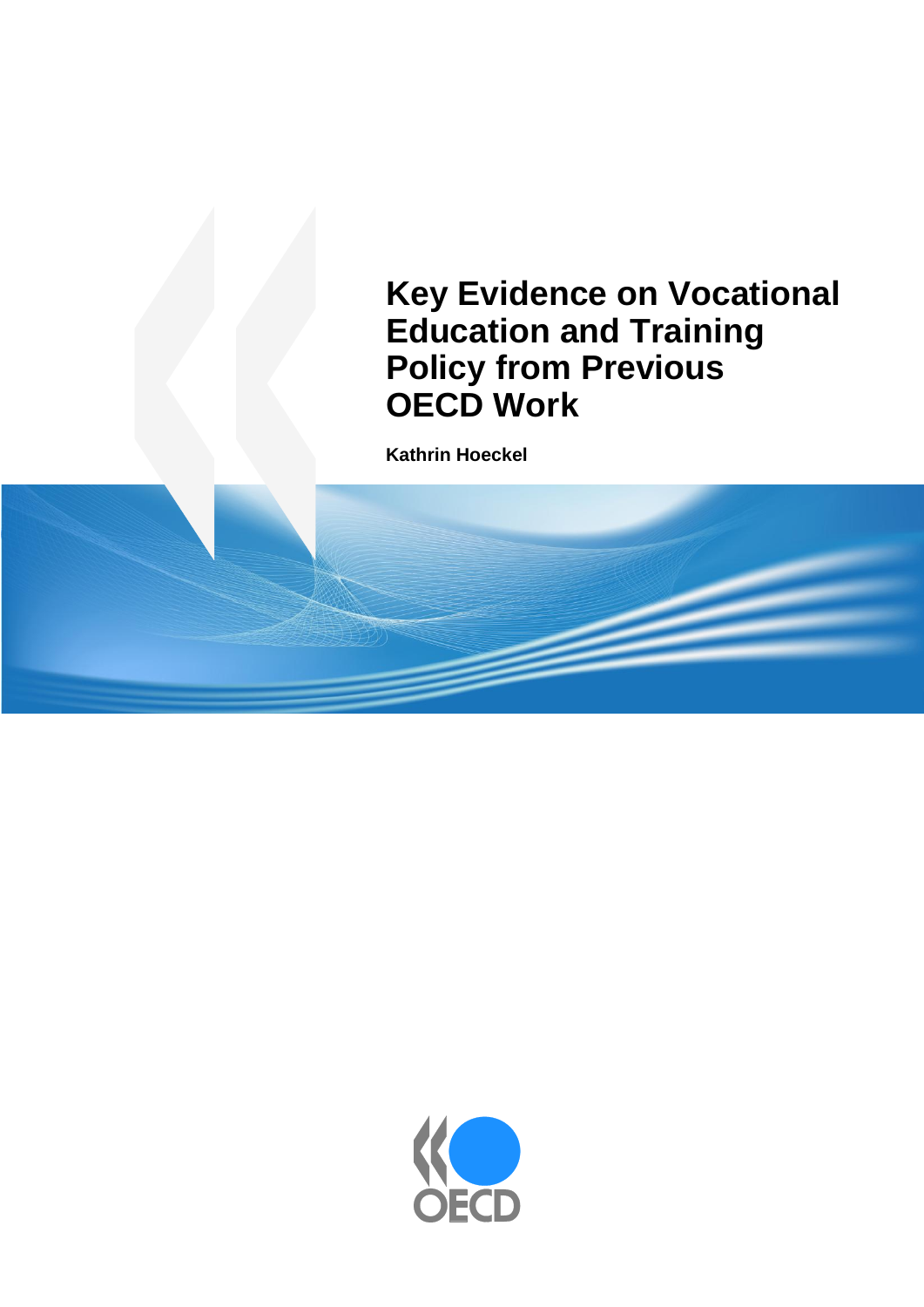# **TABLE OF CONTENTS**

| ANNEX A KEY EVIDENCE ON VOCATIONAL EDUCATION AND TRAINING POLICY FROM |  |
|-----------------------------------------------------------------------|--|
|                                                                       |  |
|                                                                       |  |
|                                                                       |  |
|                                                                       |  |
|                                                                       |  |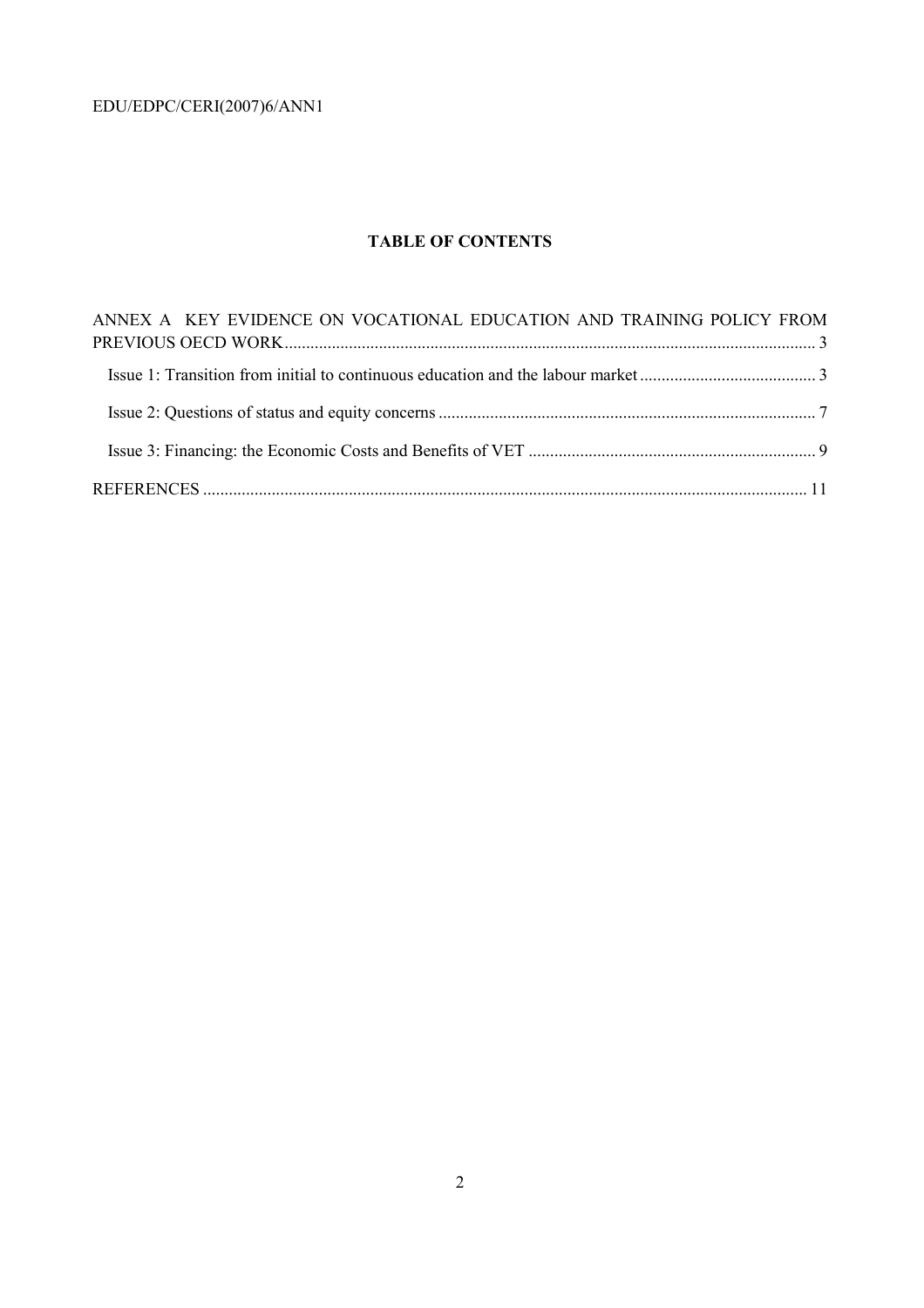# **ANNEX A KEY EVIDENCE ON VOCATIONAL EDUCATION AND TRAINING POLICY FROM PREVIOUS OECD WORK**

1. This paper draws together key evidence from recent OECD work bearing on vocational education and training (VET). It sets it out under three headings: a) labour market transition outcomes, b) concerns of status and equity, and c) financing issues, particularly costs and benefits of VET systems. It aims to draw attention both to areas where evidence is well established and to those where firm evidence is lacking. Five cross-cutting policy recommendations emerge from the evidence presented in detail below:

- a. Strong institutional frameworks are important for positive transition outcomes but need to be balanced with sufficient flexibility providing alternative pathways that appeal to a wide range of students and allow for career choices unbiased by status considerations.
- b. Good quality career guidance is important to transition success but needs to be enhanced for those following vocational training.
- c. Including the employers in the process of designing and providing VET is important as employers are aware of changing labour market needs.
- d. Pedagogy has been relatively neglected in the field of VET, damaging quality and labour market outcomes. More attention should be paid to the question of how to teach vocational subjects, and how to train the vocational trainers.
- e. Equity concerns of a widening skill gap arising from unequal participation in CVT should be addressed through government support targeted to disadvantaged groups and financial incentives for employers.

#### **Issue 1: Transition from initial to continuous education and the labour market**

2. Transition outcomes are determined by a variety of variables ranging from development and flexibility of institutional frameworks to work relevance of education content

#### *Evidence*

a. Institutions: Countries with good transition outcomes from initial education to the labour market tend to have strong institutional frameworks to support transition including comprehensive laws and regulations, well defined roles for social partners and VET advisory structures, normally developed over an extensive period. However the nature of effective transition institutions varies widely from country to country (Transition 2000, p. 123/124).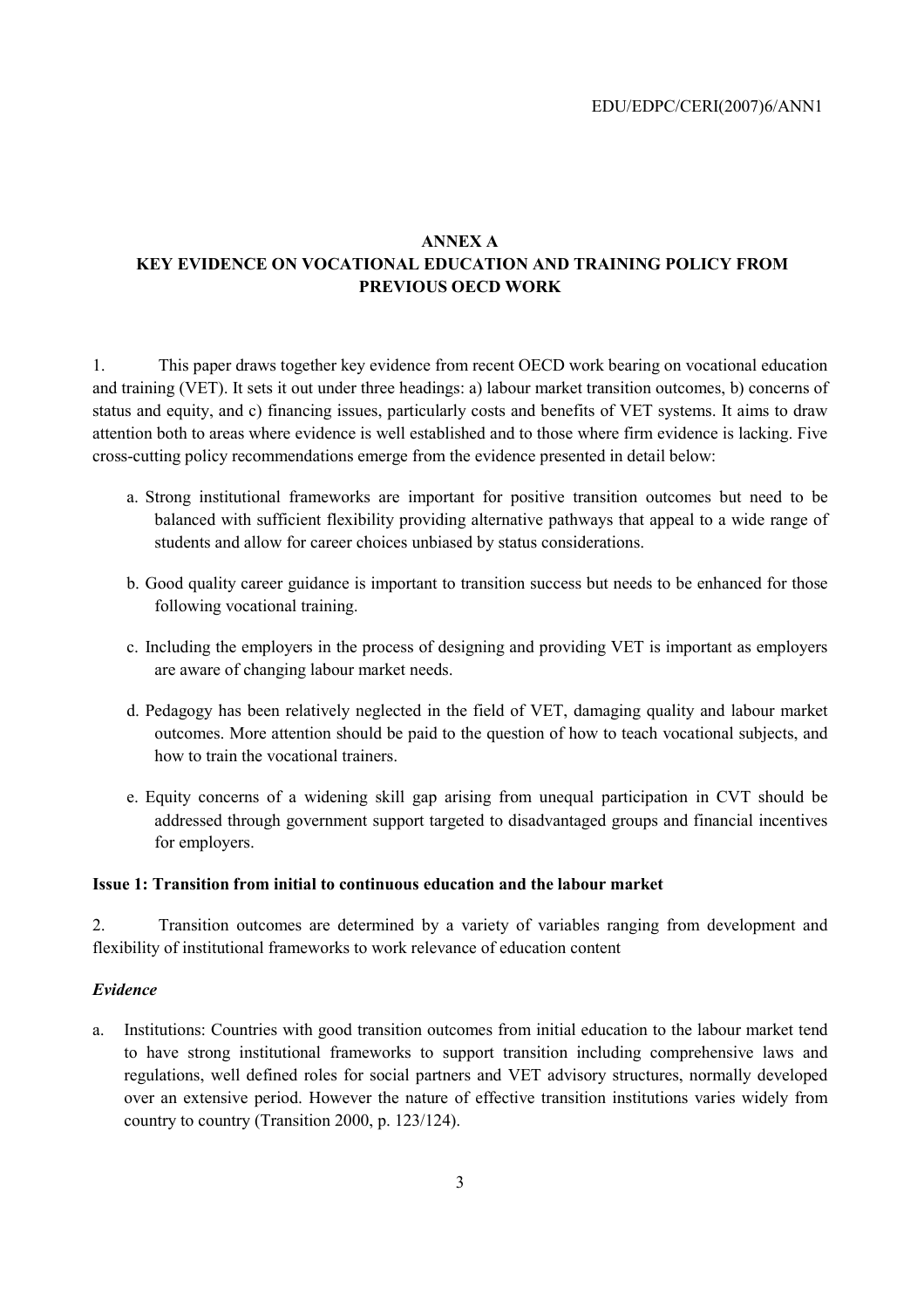- b. Flexibility: Strong institutions should not hamper flexibility for instance through modularised courses or a variety of pathways that can create bridges between upper secondary vocational and tertiary education and hence be more responsive to the diverse needs of students (Transition 2000, p. 86-88). Even though there is a strong trend in several countries to introduce more choice into upper secondary education (Qualification Systems 2007, p. 48) knowledge about the effects of these reforms is still inconclusive.
- c. Inflexible systems: One effect of inflexibility is that students sometimes complete upper secondary education and then undertake a second qualification at the same level. This prolongs the period of study which implies clear additional costs and uncertain benefits (Transition 2000, p. 72/76) but "a clearer understanding of these costs and benefits of longer transitions is now needed" (p. 77).
- d. Broad skills: In principle, positive outcomes might be expected where the educational system allows specialization within VET to be postponed because general education prepares students for a wider variety of jobs in a changing labour market. However, anecdotal evidence suggests that the downsides of broader educational programmes may be less rigorous quality standards and increased, though perhaps less visible, inequality (Transition 2000, p. 84 and 88).
- e. Work-relevance: Positive transition outcomes may also result from increasing the relevance of initial education to work and the value of work-related qualifications in the job market either through combining classroom learning with learning in work settings or through reinforcing collaboration between the different partners as has been done in French-speaking Belgium (Qualification Systems 2007, p. 46/47).
- f. Workplace experience: Individual country examples suggest that workplace experience can improve transition results but we lack firm comparative data (Transition 2000, chapter 4.2). Good quality apprenticeship training for instance may reduce early school leaving (Equity in Education 2007, p. 45). It is associated with lower youth unemployment (Starting Well 2006, p. 22) and good transition outcomes, even if it is "not always clear why this is the case" (Transition 2000, p. 101) but not all forms of workplace experience are as learning intensive as others and they vary widely in the demands that they make upon the firm (Transition 2000, p. 100).
- g. Germany's dual system: Germany with its dual system of VET, has consistently had lower youth unemployment than OECD or EU average rates and appears (Employment Outlook, 2007) to suffer less from the Achilles Heel of most apprenticeship schemes, namely that they are regarded as second class by young people, their parents and even employers (Economics and Finance 2001, p. 73). Nevertheless, even in Germany (and other countries with traditional apprenticeship schemes), there has been some falling off in their popularity, both among young people who appear to be put off by the difficulty of transferring into tertiary education, and with firms which have been more reluctant to offer apprenticeships given recent weaknesses in the German economy (Economics and Finance 2001, p. 73).
- h. Exporting the dual system: There is a widespread view that the German system cannot simply be transferred to other countries. The institutional foundations, forms of social partnership and levels of government regulation which have enabled the German system to succeed cannot (it is argued) be readily established in other countries over a short period of time in the absence of a grown tradition of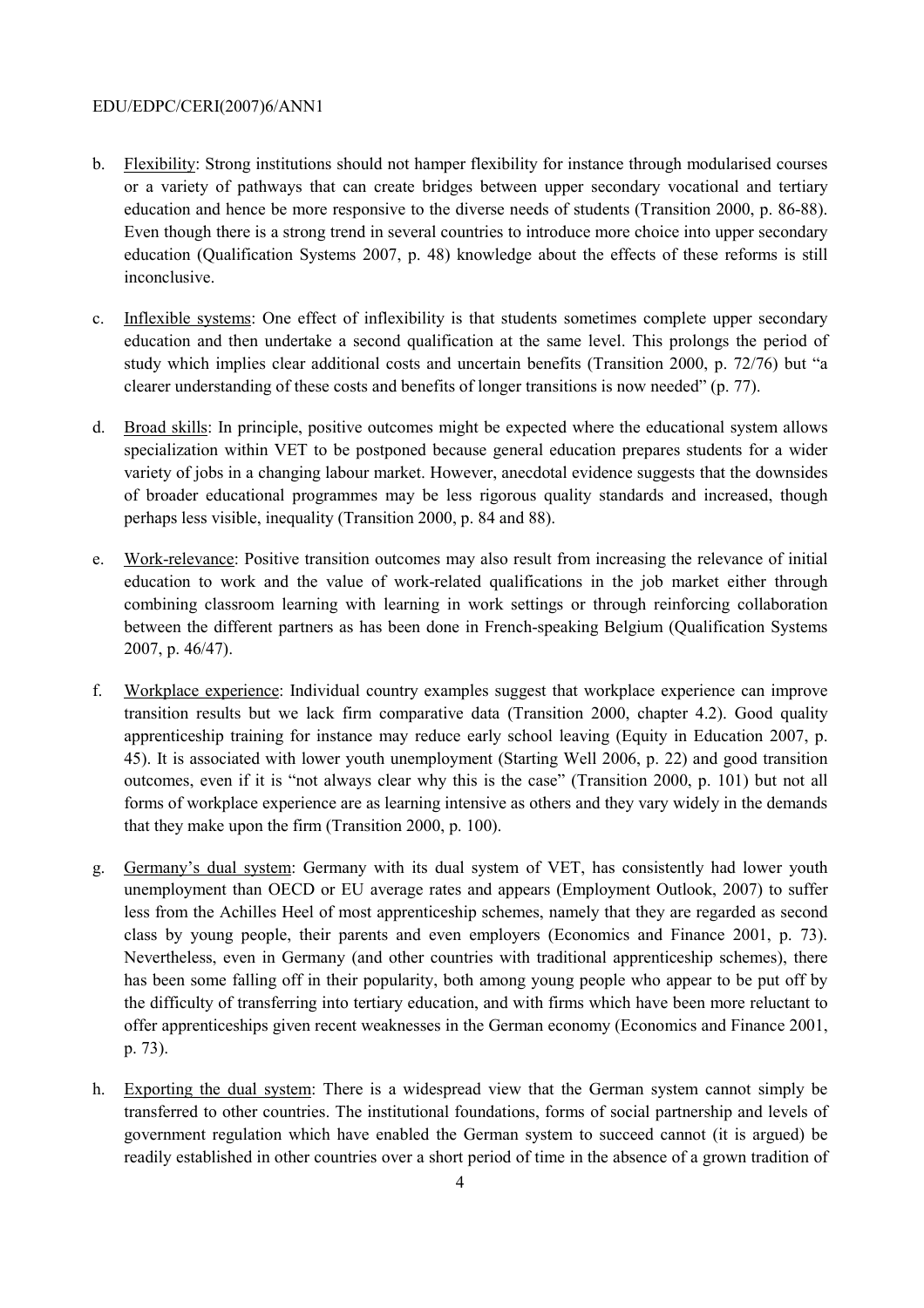education and employment sector collaboration. But firm evidence on recent attempts to export the dual system is lacking (Economics and Finance 2001, p. 74).

- i. Overall, it is frequently difficult to compare the different VET pathways because national studies are often not compatible as regards either the information provided or the period covered, which makes drawing causal inferences impossible (Pathways 1998, chapter 1).
- j. Good quality career guidance is important to transition success but is underdeveloped for vocational education

# *Evidence*

- a. Why it matters: In principle, poor information about alternative careers may lead to poor choices and increase drop out from formal learning (Beyond Rhetoric 2003, chapter 2). Better guidance improves employability as the capacity to identify interests and abilities, find and keep a new job, adapt to changing labour market and new job requirements (Career Guidance 2004, p. 84). However, the impact of career guidance is complex, difficult to disentangle from other effects and only a limited number of evaluation studies are available to date in particular concerning the long-term effects of career guidance (Career Guidance 2004, p. 33-36).
- b. Poor guidance for VET: Career guidance for job-bound, vocational careers is under-developed perhaps because it is assumed that occupational choice is already clear. Attention to educational and vocational issues (which needs constant updating in response to new developments on the labour market) tends to be squeezed by attention to the personal and social guidance needs of a minority of students with particular difficulties (Career Guidance 2004, p. 40).
- c. Content of guidance: Career services (for vocational careers) need to move from largely providing assistance with individual career decisions to a lifelong learning approach that also encompasses the development of career management skills. Where career guidance services are wholly school-based, links with the labour market can be weak (Career Guidance 2004, p. 40).
- d. Guidance workforce: In many countries career services are weakly professionalized and coordinated and those involved in provision receive either insufficient or inappropriate training; the government's strategic role in directing the guidance workforce is neglected (Career Guidance, chapter 7). Overall, information on the size and nature of the guidance workforce is difficult to obtain, data is rarely comparable (Career Guidance 2004, p. 94).

3. There are several ways to use employer input to vocational education to improve transition outcomes. Financial incentives are needed to ensure equitable outcomes

# *Evidence*

a. Employers' expectations: Employers commonly have strong expectations that young people will possess generic employability skills as well as specific competencies (Transition 2000, p. 66).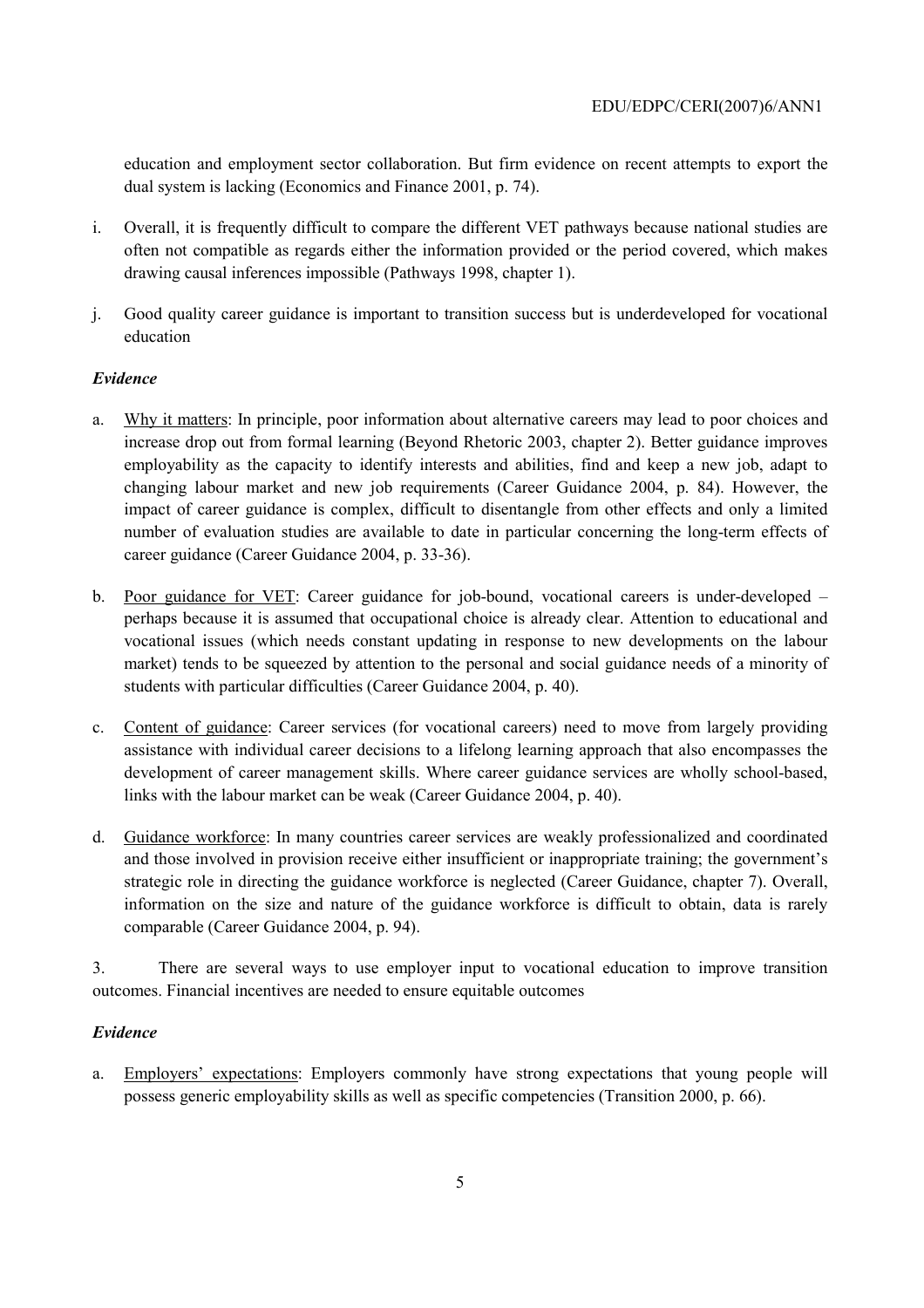- b. Sectoral changes: Declining participation in traditional vocational pathways is a consequence of changing employment patterns and skill demands, including a growing concentration of employment in the service sector. This should be taken into account in the design of vocational programmes (Transition 2000, p. 66).
- c. Firm-based training: Concern has been expressed, especially in Germany, that employers in dual system countries are not offering a sufficient number of apprenticeship places. As a result, particular attention should be paid to the existence of sufficient incentives for employers' participation (Starting Well 2006).
- d. Incentives for employers: Co-financing incentives directed at employers whereby the government covers part of the costs of training can be used to compensate for employers' reluctance to invest in training workers which they might lose to other employers ('poaching problem') (Human Capital Investment 2004, p. 15).
- e. Incentive effectiveness: However, in order to reduce inequality of access for those groups which have a relatively high demand for training but nevertheless receive little employer-sponsored training (*e.g.*  women, immigrants, temporary workers), raising individual incentives is likely to yield a better outcome than channelling co-financing through employers. This can be done through individual subsidy schemes, such as individual learning accounts (*e.g.* as in the United States) and/or provisions for training leave (*e.g.* as in Sweden) or part-time study (*e.g.* as in Australia) (Employment Outlook, 2003, p. 240).

4. Continuous vocational training is necessary to maintain and improve skills but highly unequally distributed across countries and groups

#### *Evidence*

- a. Skill loss: Both theory and evidence suggest that initial education plays a key role in the formation of skills. However, the imperfect association between initial education and skills also suggests that other factors are implicated in the development of skills over the lifespan. Skills have to be actively maintained to avoid skill loss in adulthood (ALL Survey 2005).
- b. Continuous Vocational Training: Evidence is available that adult learning or CVT has a positive impact on various economic outcomes such as employability and job loss rates (Workers' Skills 2003, p. 21). In many countries action is being taken to create or improve links between initial vocational education and training, and continuing vocational training to prevent skill loss (Workers' Skills, p. 15/16).
- c. Unequal participation: In almost all the OECD countries participating in the International Adult Literacy Survey (IALS), CVT accounted for at least 60% of adult education and training. But there is substantial variation across countries and groups (Employment Outlook 2003, p. 240, Training and Wage Premium 2006). Adults who have been through tertiary education are much more likely to be involved in job-related learning (Promoting Adult Learning 2005). Better educated workers and workers in high-skilled occupations enjoy greater opportunities for continuous vocational training (Workers' Skills 2003, p. 11). The probability of receiving employer-sponsored training is estimated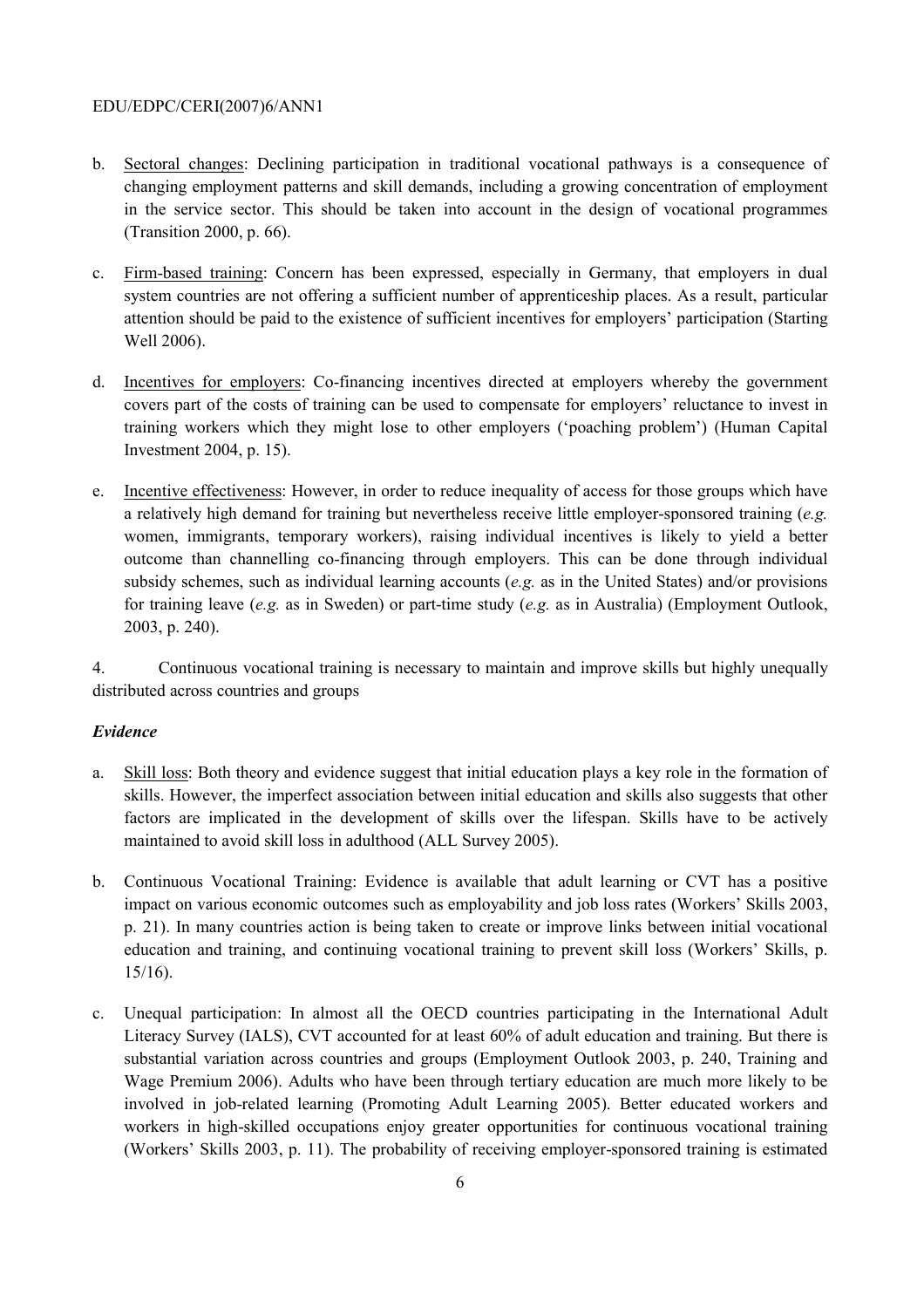to be on average 9 percentage points smaller for workers with less than upper secondary education than for individuals with a tertiary qualification (Human Capital Investment 2004, p. 3).

d. Explanations for variation in participation: Supply side reasons: underinvestment, financial and time constraints, market imperfections. Demand side reasons: lack of interest or information, weak incentives because of uncertain return. Moreover, in many countries, collaboration between different players involved in adult education is weak and often social partners are not admitted into the decision making process. The resulting picture is extremely fragmented, with different stakeholders focusing on different outcomes (Promoting Adult Learning 2005, chapters 1.3 and 1.4).

# **Issue 2: Questions of status and equity concerns**

5. Equity concerns arise from links between social origin and participation in VET, the low status of VET, underfunding and early tracking.

# *Evidence*

 $\overline{a}$ 

- a. Social origin: Despite a general educational expansion, everywhere, social origin remains important to education enrolment and attainment. Traditionally, VET has catered to students of lower socioeconomic background and/or lower academic achievement (Equity in Education 2007, p. 65).
- b. Disadvantage from underfunding: In recent decades, tertiary education outside universities that is more practical, technical or occupational in orientation (ISCED1 level 5B) has expanded. This has widened access to tertiary education and created a more permeable system that fosters links between upper secondary and tertiary education and adult learning. But at the same time equity problems have emerged as these types of tertiary educational institutions are sometimes underfunded and hence lack resources and good quality staff. Less advantaged students might be more likely to participate in these less generously funded institutions (Education Policy Analysis 2005, chapter 1).
- c. Drop-out: The non-completion rate in tertiary-type B programmes at 38% stands higher than for tertiary-type A education (Education at a Glance 2006, p. 56). VET students are particularly subject to drop-out when compared with students in academic tracks, at the same time, countries with higher percentages of students in VET tend also to have lower dropout rates (Equity in Education, p. 65/Figure 3.4).
- d. Early tracking: Early academic selection through tracking is associated with more social separation and inequity. This may be because of unreliable sorting when carried out too early and hence might lead to suboptimal education pathway decisions and unsuccessful transitions to the labour market (Equity in Education 2007, chapter 3.2).
- **e.** Growing skill gap: The trend of unequal educational attainment goes beyond initial education. Because of a trend whereby better educated people are more likely to be enrolled in continuous

<sup>&</sup>lt;sup>1</sup> ISCED - International Standard Classification of Education.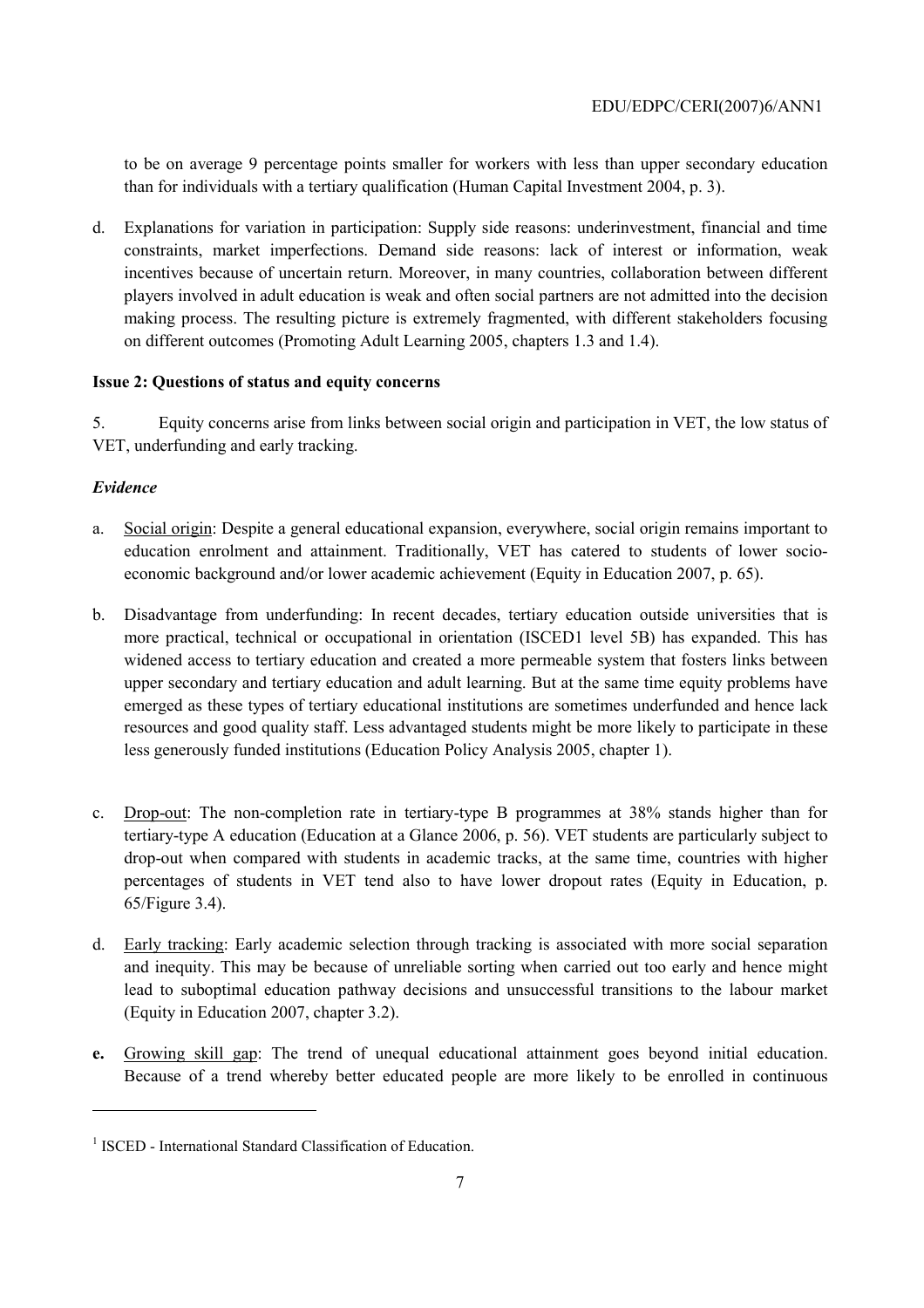education, there is a growing skill gap between those that benefit from continuous education and those that fail to keep up with technological change, falling further behind (Promoting Adult Learning, Economics and Finance 2001, p. 16).

f. The perceived lower status of VET seems to be related to both the quality of teaching and student selection patterns

# *Evidence*

- a. Selection of teachers and students: The perception of VET as being 'low status' can cause two problems: it can lead to a selection of lower quality teachers and deter the brighter students even if they are interested and have the talent for a particular vocational career. Because of misgivings about the status of vocational education used as a pathway for weaker learners, VET teachers in some countries feel less respected and valued. However, evidence on these matters tends to be anecdotal (Qualification Systems 2007, p. 57).
- b. Attention to VET teaching: Teaching vocational subjects requires special competencies. However, unlike the teaching of reading, writing and mathematics, there has not been a lot of attention to pedagogy of VET - except in the German tradition (Education Policy Analysis, p. 37).
- c. Flexibility and choice: Enrolment patterns depend strongly upon the nature of the pathways that countries provide after compulsory education: where the choice between general education and vocational pathways equates with the choice between obtaining a qualification that leads to work and one that leads to tertiary study, participation in vocational pathways seems to be less attractive than if it were open to either destination (Transition 2000, p. 63-66).
- d. Efficiency gains and improvements in recruitment and remuneration can be gained from introducing standards and evaluation procedures

#### *Evidence*

- a. VET standards: Some countries emphasize assessment of vocational abilities, recognized in qualifications, as important for employment stability, improved remuneration, and quick and efficient recruitment. Standardization and recognition of vocational ability is also expected to reduce risks related to employment, on both the employer's and the employee's side, by preventing mismatches arising from lack of information on workers' skills (Qualification Systems 2007).
- b. Recognition of prior learning: Recognition of prior learning can reduce total learning time and may encourage workers to participate in learning but there is diversity in assessment methods to ensure such recognition (Equity in Education 2007, p. 69, and Promoting Adult Learning).
- c. Conditions for mobility: Some of the institutional arrangements to facilitate mobility, such as accreditation of prior learning and credit transfer are well established, though there is uneven evidence on actual utilisation. In order for individuals to exercise mobility, however, they need to have a clear understanding of what the options are, how they can be accessed, and with what effect. Guidance and counselling, and other sources of information, are crucial (Co-Financing 2004, p. 47).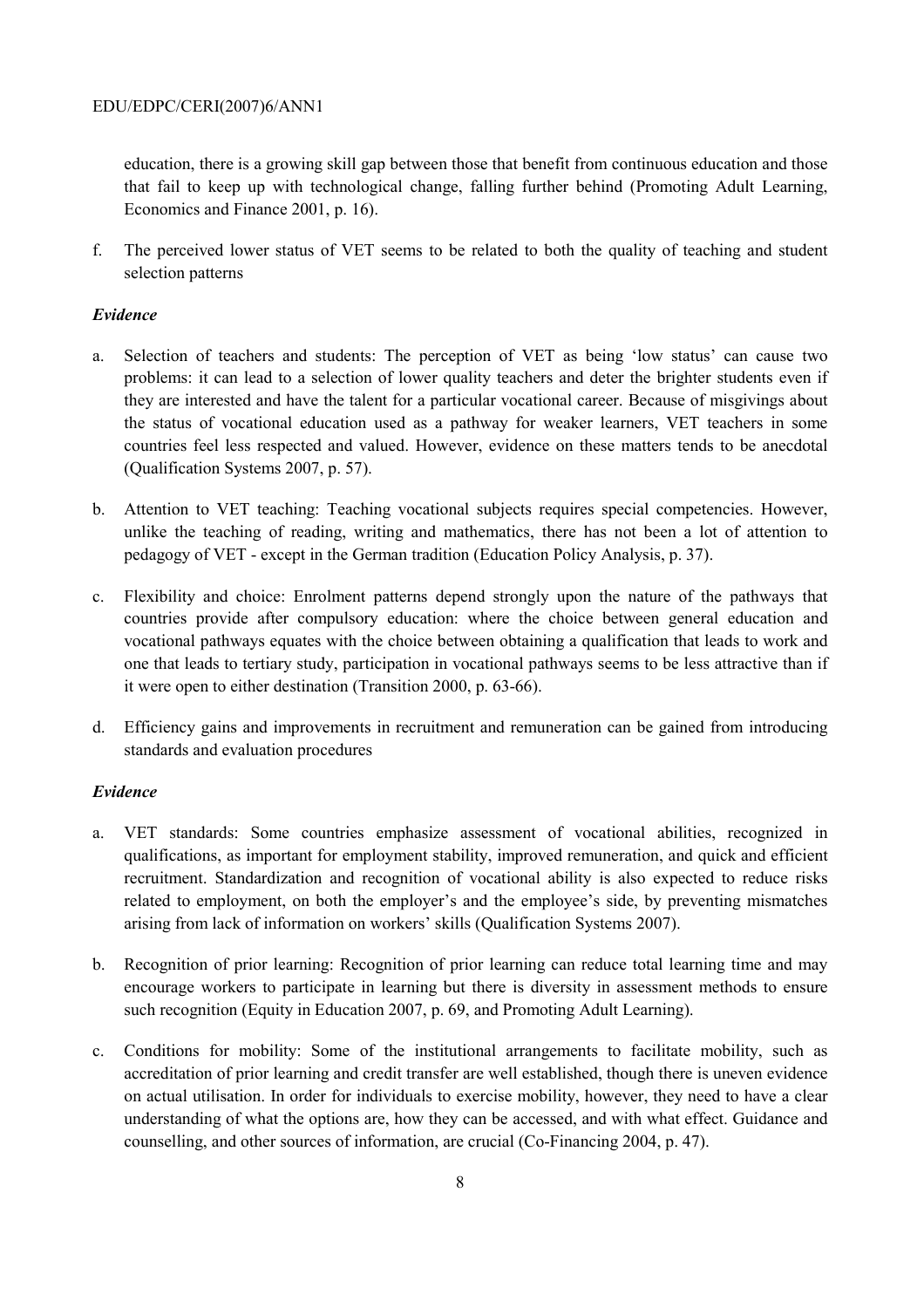## **Issue 3: Financing: the Economic Costs and Benefits of VET**

6. There is very little comparative evidence on the costs and benefits of VET except for the field of tertiary vocational education where students' returns seem to be lower than for their non-vocational counterparts

## *Evidence*

- a. Expenditure on VET: Some evidence on expenditure on post-secondary education is available and shows substantial variation across OECD countries (Education at a Glance 2006, section B).
- b. Economic benefits: Economic benefits of vocationally oriented tertiary education (tertiary-type B) are not always easy to measure. Either because the institutions are too new to have been extensively evaluated. Or, in countries with more extensive histories, much information about economic benefits is anecdotal, for want of appropriate data (Education Policy Analysis, 2005, p. 37). Hence, no conclusions or judgements as to the superiority of a particular national training system over another can be made based on available data (Workers' Skills 2003, p. 43).
- c. Returns to tertiary education: Adults with tertiary-type vocational qualifications (ISCED level 5B) earn on average 26% more than those with just upper secondary qualifications (this premium ranges from 10% to 50% and is substantially less than type 5A qualification that are more theoretically oriented). While detailed data, disaggregated by gender and type of institutions and field of study exist on national level, comparable cross-country evidence is inconclusive. Returns to education vary substantially depending on education institution, type of occupation, whether or not the course has been completed (low completion rates are a concern) and whether individuals are employed in their field of study (Education Policy Analysis 2005, p. 38).
- d. Returns to training: Young, well-educated workers tend to receive more training than their older, less educated counterparts despite evidence that the impact of training on employability of workers varies little by age group or skill level (Employment Outlook 2006, p. 110).

7. Inefficiencies arising from under-provision of CVT might be mitigated by targeted funding mechanisms and a more coordinated involvement of the social partners

#### *Evidence*

- a. Problems with underinvestment: Underinvestment in training might be due to two factors: First, labour market relevance and quality and hence the returns to training may be unclear to workers. This is why in most OECD countries, firms pay for more than 70% of the vocational training courses of their employees. Second, employers are reluctant to pay for general training rather than firm specific skills for fear of losing the trained workers to competitors. This problem can be mitigated by introducing contractual arrangements that provide employers with greater insurance (Employment Outlook 2006, p. 110/112).
- b. Targeted funding: Given the considerable private returns to adult education on the one hand and the market failures which may distort and reduce participation on the other, there is a strong case for co-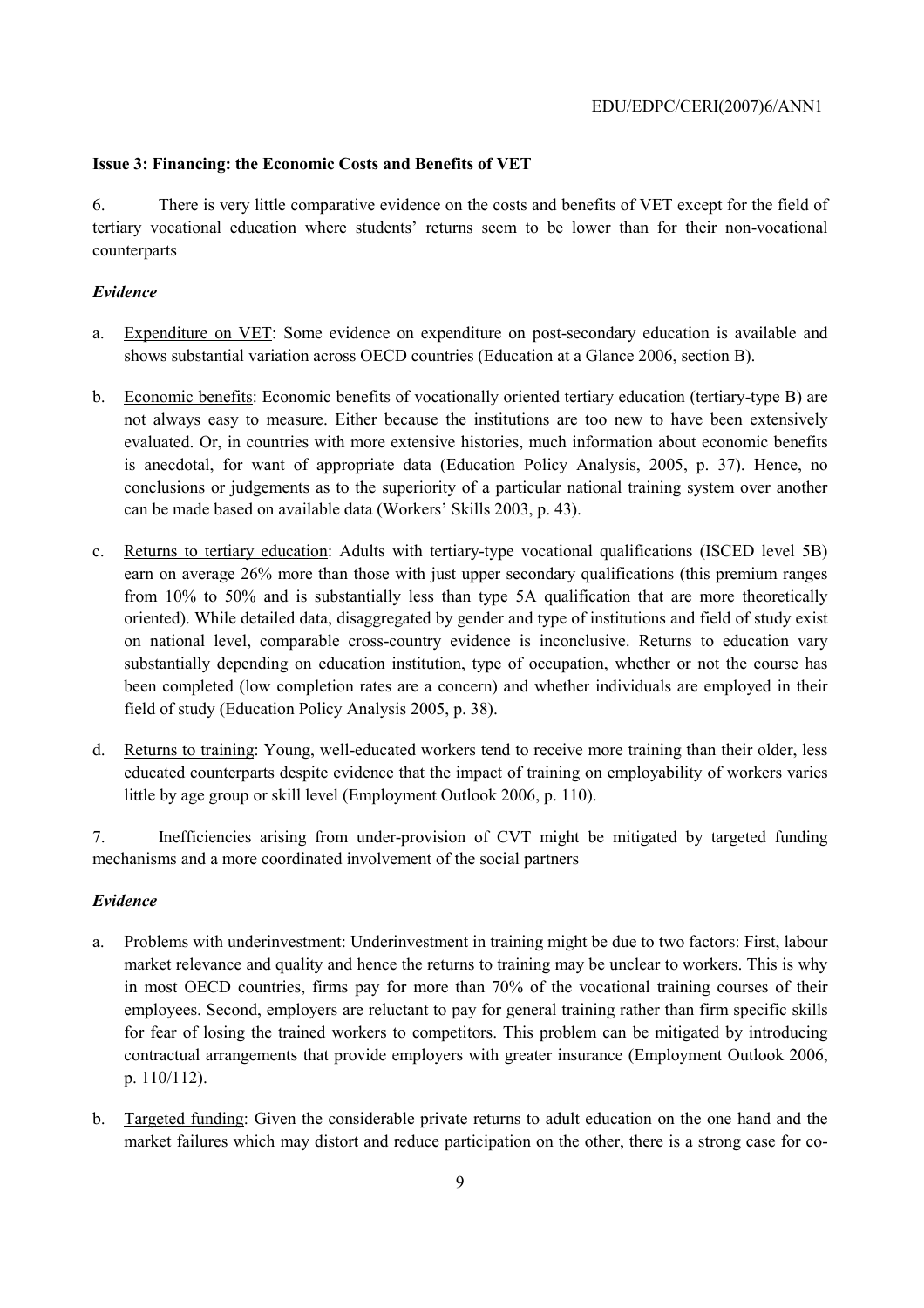financing. While performance-based financing may increase aggregate efficiency, it needs to be accompanied by either needs-based funding or matching grants designed in such a way that lowskilled adults are likely to benefit. Individual learning accounts, which governments, firms or adults invest in and that are used only for learning purposes, can facilitate adult learning for the low skilled (Promoting Adult Learning 2005, p. 56, NB: the evidence concerns adult learning in general with no separate consideration of VET issues).

- c. Employer incentives: However tax deductions or train-or-pay levy schemes can create deadweight because they subsidise training that would have taken place anyway. Much of the additional training benefits workforce groups who already receive above-average training instead of the less-privileged (Employment Outlook, 2006, p. 113).
- d. Role of social partners: Collaboration with social partners can help mitigate problems of unequal provision. Sectoral or company-level training funds have been established through collective bargaining in several countries. However, rigorous evaluation evidence is lacking concerning the relative effectiveness of these different forms collaboration between social partners and the impact of different funding schemes (Employment Outlook 2006, p. 115/116).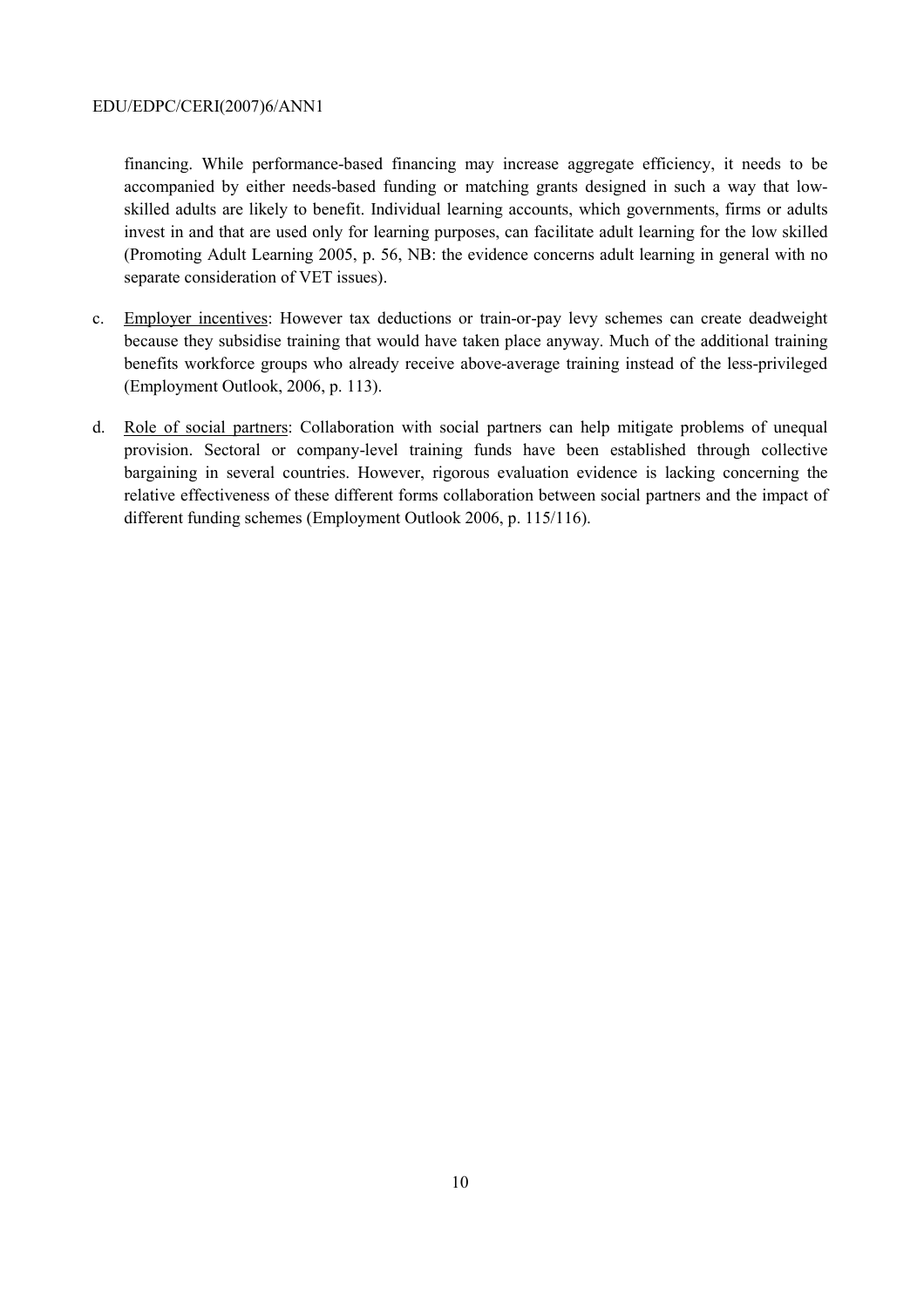#### **REFERENCES**

- Bassanini A. and W. Ok (2004), *How do Firms and Individuals Incentive to Invest in Human Capital Vary Across Groups?*, OECD, http://www.oecd.org/dataoecd/4/8/34932892.pdf.
- Bassanini A. and G. Brunello (2006), *Is training more frequent when the wage premium is smaller? Evidence from the European Community Household Panel*, OECD, Social Employment and Migration Working Paper No. 41.
- OECD (1998), *Pathways and Participation in Vocational and Technical Education and Training*, OECD, Paris.
- OECD (2000), *From Initial Education to Working Life. Making Transition Work*, OECD, Paris.
- OECD (2000), *Where are the Resources for Lifelong Learning?,* OECD, Paris.
- OECD (2001), *Economics and Finance of Lifelong Learning*, OECD, Paris.
- OECD (2003), *Beyond Rhetoric: Adult Learning Policies and Practices*, OECD, Paris.
- OECD (2003), *Employment Outlook*, OECD, Paris.
- OECD (2004), *Career Guidance and Public Policy. Bridging the Gap*, OECD, Paris.
- OECD (2004), *Co-financing Lifelong Learning. Towards a Systemic Approach*, OECD, Paris.
- OECD (2005), *Education Policy Analysis,* OECD, Paris.
- OECD, Statistics Canada (2005), *Learning a Living. First Results of the Adult Literacy and Skills Survey*, OECD, Paris.
- OECD (2005), *Promoting Adult Learning*, OECD, Paris.
- OECD (2006), *Education at a Glance,* OECD, Paris.
- OECD (2006), *Employment Outlook*, OECD, Paris.
- OECD (2007), *Employment Outlook*, OECD, Paris.
- OECD (2007), *No More Failures: Ten Steps to Equity in Education*, OECD, Paris.